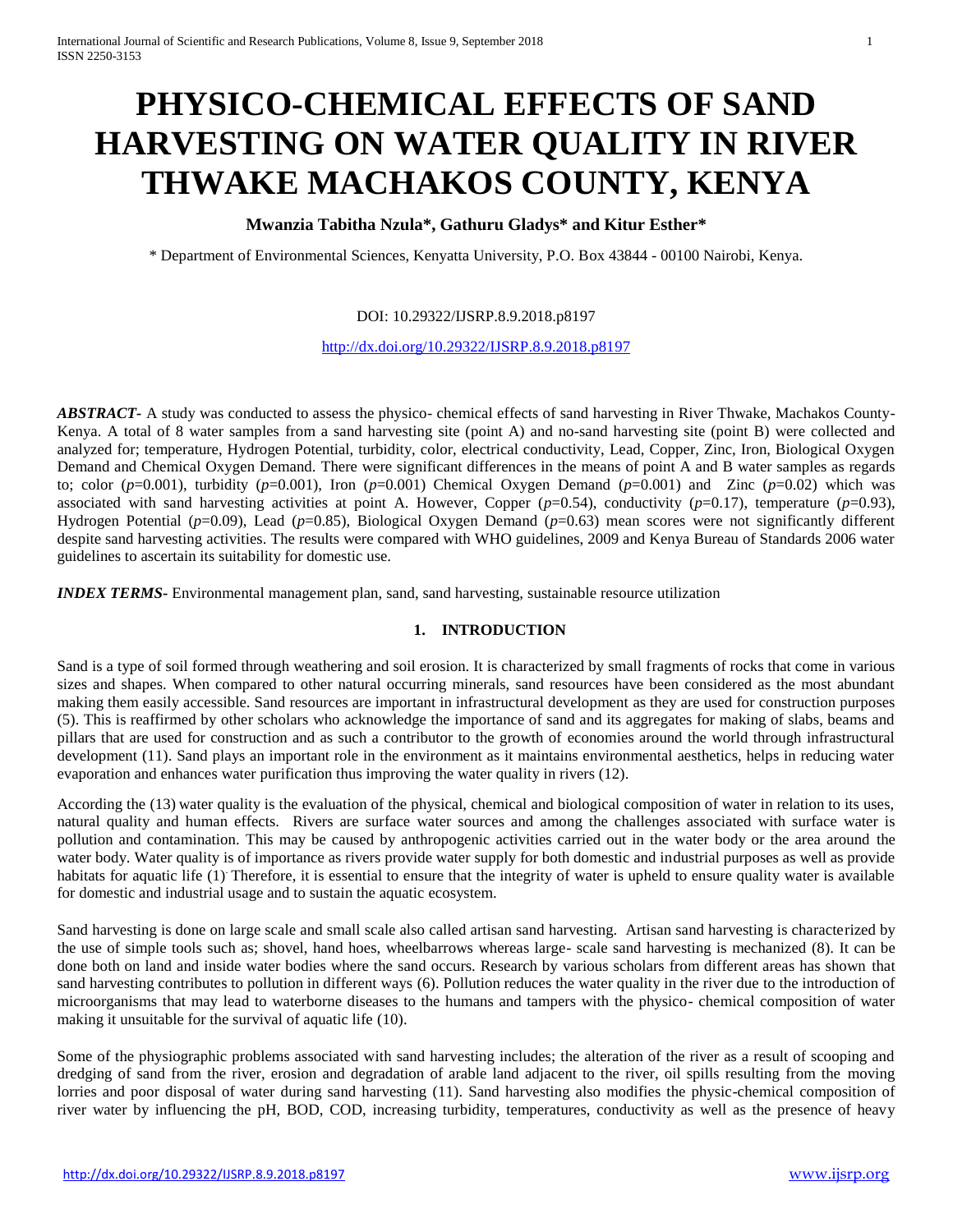metals such as Copper and Iron (7). The alteration of these water properties and the riparian land posses risks to aquatic life and the human using the water (2).

Further, sand is a finite natural resource from the environment and if it not sustainably managed, it would be overexploited leading to its depletion since the rate at which it rejuvenates is very slow compared to the rate of extraction (5). Despite the existence of regulatory law governing sand harvesting, it continues to be done illegally and in an unregulated manner within Machakos County and the rate of extraction overweighs the rate of regeneration of the resource creating a problem (9). Communities dependent on these resources to sustain their social and economic status will suffer as a result of the dwindling sand resources thus increasing poverty in those communities (8 and 9). Therefore, this research sought to establish the impact of sand harvesting on the water quality of River Thwake in Machakos County.

Machaoks County has vast sand resources both on land in its rivers and streams. Among the major rivers in the County is River Thwake that supplies water to the local community and feeds into the Athi River downstream. The Unsustainable sand harvesting in River Thwake has raised concerns from both the local community and the County Government. Therefore, in addition to the National Sand Harvesting Regulation of 2007, the County Government formulated the Machakos Sand Harvesting Bill of 2014 to help regulate the sand harvesting sector.

Unfortunately, despite the existence of the two regulations, sand harvesting is still done illegally and in an unregulated manner in the county (9). The rationale of this study was therefore to establish the physico- chemical, effects of sand harvesting on the water quality of River Thwake in Machakos and how to best utilize the sand resources while ensuring minimal negative impacts to the environment and the community in order to improve the livelihoods of the locals and promote sustainability of the natural resource through conservation.

# **2. STUDY AREA**

The research was carried out in Machakos County, which is composed of six constituencies namely; Kathiani, Kangundo, Machakos Town, Masinga, Yatta and Mwala. The River Thwake study area is confined within coordinates 1°24'46.7"S and 37°19'51.4"E (figure 3.1) and is approximately 60- 70 kilometers from Nairobi. Iveti hills in Machakos are the catchment area for River Thwake which finally flows into Athi River.

The climate of the area is hot and dry (3). Rainfall is bimodal, long rains that starts end of March and stretches to May whereas the short rains that occur between Octobers and December. The region's annual rainfall average is between 500 mm– 1300 mm though it varies among the constituencies in the County and is affected by altitude. Therefore, reliability of rainfall in the area is quite low. The temperatures range between 18 degrees Celsius to 25 degrees Celsius. July is the coldest month while March and October are the hottest months in the County (4).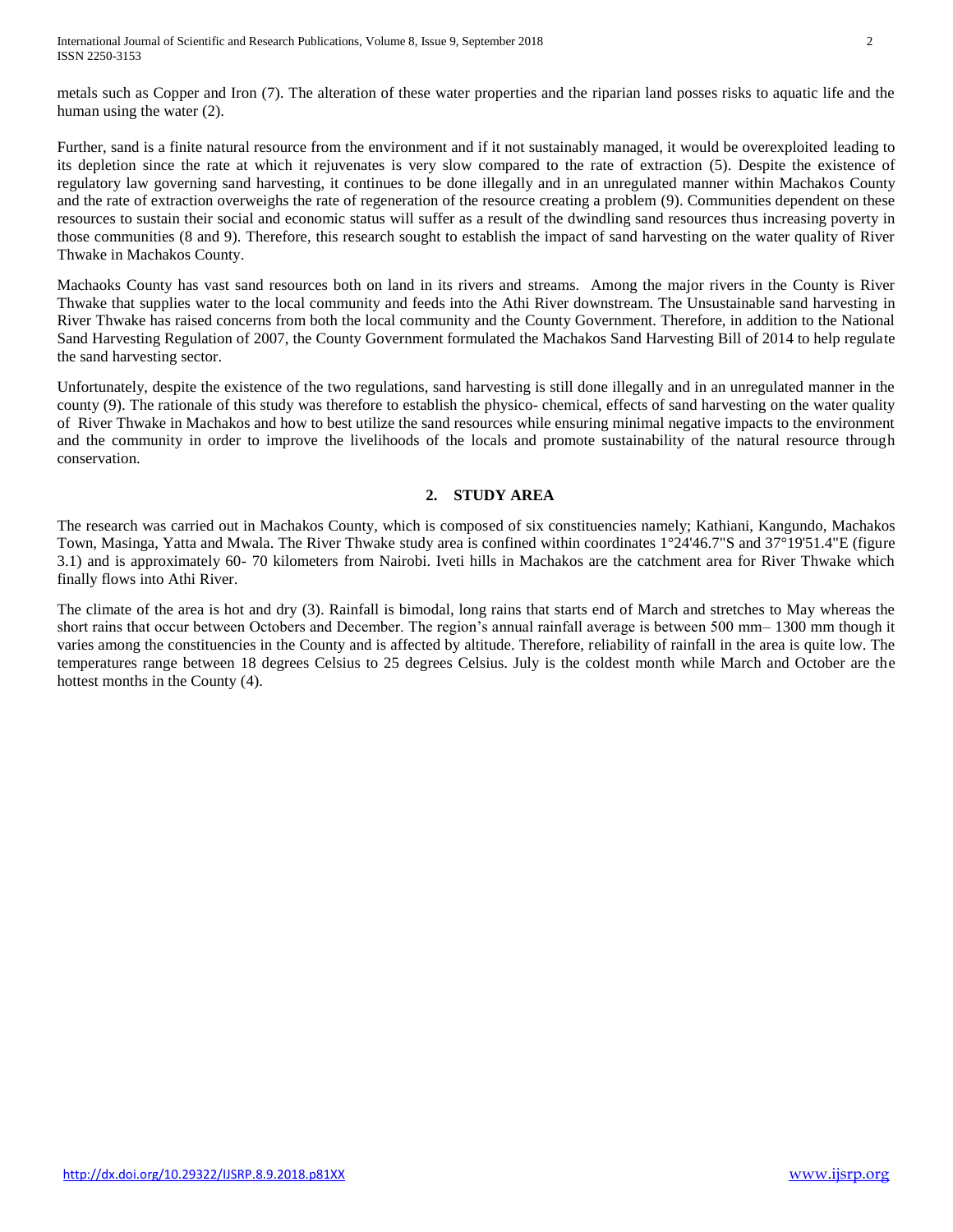

**Figure 3.1: Map showing River Thwake that flows in Kathiani, Machakos County (Modified from Machakos Intertgrated Development Plan, 2015)**

## **3. MATERIAL AND METHODS**

## **a) Sample Area, Sample Collection and Preservation**

This study sought to establish the impact of sand harvesting on the water quality of River Thwake. It was achieved through the testing of water samples from two different points (A- 1°28'17.6"S and 37°24'30.6"E) and (B-1°27'44.6"S and 37°24'36.1"E) in the river. Each sampling point was recorded by GPS (Global Positioning System).

For water sampling, a scooper was dipped inside the river to a depth of 30cm. Water was sampled from point A and directly opposite point A (across the river) at 1.5m from the shore of the river. The two samples were then mixed in a bucket to form the composite sample then transferred into 1.5 liter pre-sterilized bottles. Water sampling from the identified points A and B was done at two weeks intervals for a period of two months between June and September, 2016. The same routine was repeated for point B upstream and the results compared to those of point A.

At the sampling points, water samples were collected in 1.5 liter plastic bottles that had been washed using detergent then thoroughly rinsed with distilled water. At the sampling sites, the bottles were later rinsed again with the sample water before the actual sampling. For BOD analysis, 3 liter bottles were used for water sampling on either sides of the identified sampling points and the samples were then mixed in a bucket to form the composite sample. All samples were then labeled accordingly and stored in an icebox to avoid contamination then delivered to the Ministry of Mines and Geology and Water Resource Management Authority laboratories for further analysis. Physical parameters that were tested included; temperature pH, color, turbidity and electrical conductivity whereas the chemical parameters included; Biological Oxygen Demand (BOD), Chemical Oxygen Demand (COD) and heavy metals; Copper (Cu), Zinc (Zn), Lead (Pb) and Iron (Fe).

## **b) Physico-chemical Analysis**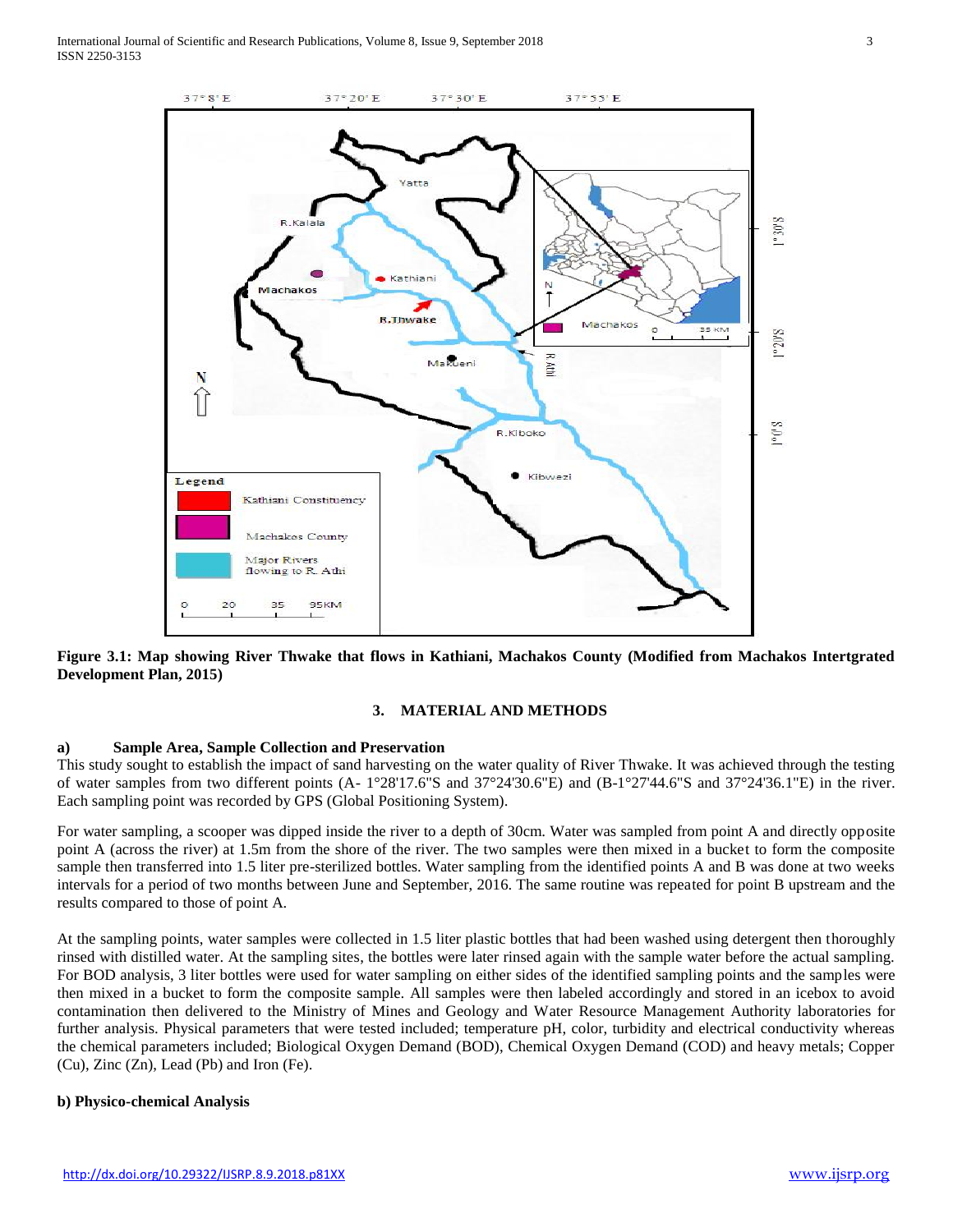The temperature of the water was measured using a thermometer (Hanna H193510 model). The thermometer was immersed in water to a depth of 10cm, allowed to stabilize and temperature recorded in *°*C. The pH of the water was measured using a portable Winlab Dataline (PROFI-BOX SET 1) pH meter. The pH meter was dully calibrated to 25*°*C and immersed in the water to a depth of 10cm. The reading was allowed to stabilize. The stabilized reading was then recorded. Electrical conductivity was measured using Model Con 200 portable conductivity meter calibrated to 25*°*C. It was immersed to a depth of 10cm, allowed to stabilize and the reading recorded. The unit of measurement used was milliSeimens per centimeter. Turbidity was measured in Nephelometric units using Model 6035 JENWAY portable turbidity meter that measure light when scattered at 90 degrees. The water sample was shaken, allowed to settle to remove the bubbles and put inside a clean tube that was placed in a calibrated meter. The readings from the meter were afterwards recorded. To establish the level of BOD, the BOD5 test was administered and after a 5 days incubation period. Before the water samples were incubated, the amount of dissolved oxygen was determined and then compared to the results after the five days at 20 degrees Celsius. The final BOD reading was determined by subtracting the readings from of the initial first reading and the final reading after the incubation and was expressed in milligrams per liter. The COD was determined by Redox titration that involved incubating water sample with potassium dichromate as the chemical oxidant in combination with sulfuric acid. The catalyst used was silver sulfate and mercuric sulfate was added to remove the chloride. The excess dichromate was titrated with ferrous ammonium sulfate and orthophenanthroline as the indicator in the reaction. From the titration, the average COD value was recorded and expressed as milligrams per liter. The concentration of Copper, Zinc, Lead and Iron was analyzed using Atomic Absorption Spectrometry (AAS). The AAS provided accurate and fast determination of the heavy metals. It used wave lengths of light of the specific elements to determine the concentrations of the respective heavy metals in the water sample

#### **c) Statistical Analysis**

Using Statistical Package for Social Sciences version 20 and Independent Sample T test was used to test the hypothesis that sand harvesting significantly affects water quality by analyzing the physico- chemical parameters of water samples collected from point A and B of River Thwake which were compared to the set limits international limits of WHO and local limits of KEBS.

#### **4. RESULTS AND DISCUSSION**

The temperature recorded in point B (table 4.2) ranged between 22**°**C and 23 **°**C as well as those from point A that also ranged between 22**°**C and 23**°**C recorded similar mean results of 22.5**°**C (table 4.1). An independent sample *t* test showed a non- significant difference between the mean temperatures from water samples in point A and B t  $(6) = -0.09$ ,  $p = 0.93$  (table 4.1). The above results imply that sand harvesting did not necessarily affect the water temperature of the water since point A and B recorded similar temperature results.

Turbidity in point A ranged between 299.00 NTU and 400.00 NTU and recorded a mean of 358.75 NTU (table 4.1) as compared to point B whose turbidity ranged between 48.50 NTU and 65.70 NTU and recorded a mean of 55.95 NTU (table 4.2). The turbidity results of an independent sample *t* test analysis (table 4.1) between the means of water samples of point A and B found a significant difference of  $t(6) = 13.568$ ,  $p = 0.001$ . The increased turbidity in point A could be because of the presence of increased suspended particles arising from sand harvesting. It could also be due to other sand harvesting associated activities such as the movement of the lorries carrying the sand and people that increases dust and other solid particles in the air and river water.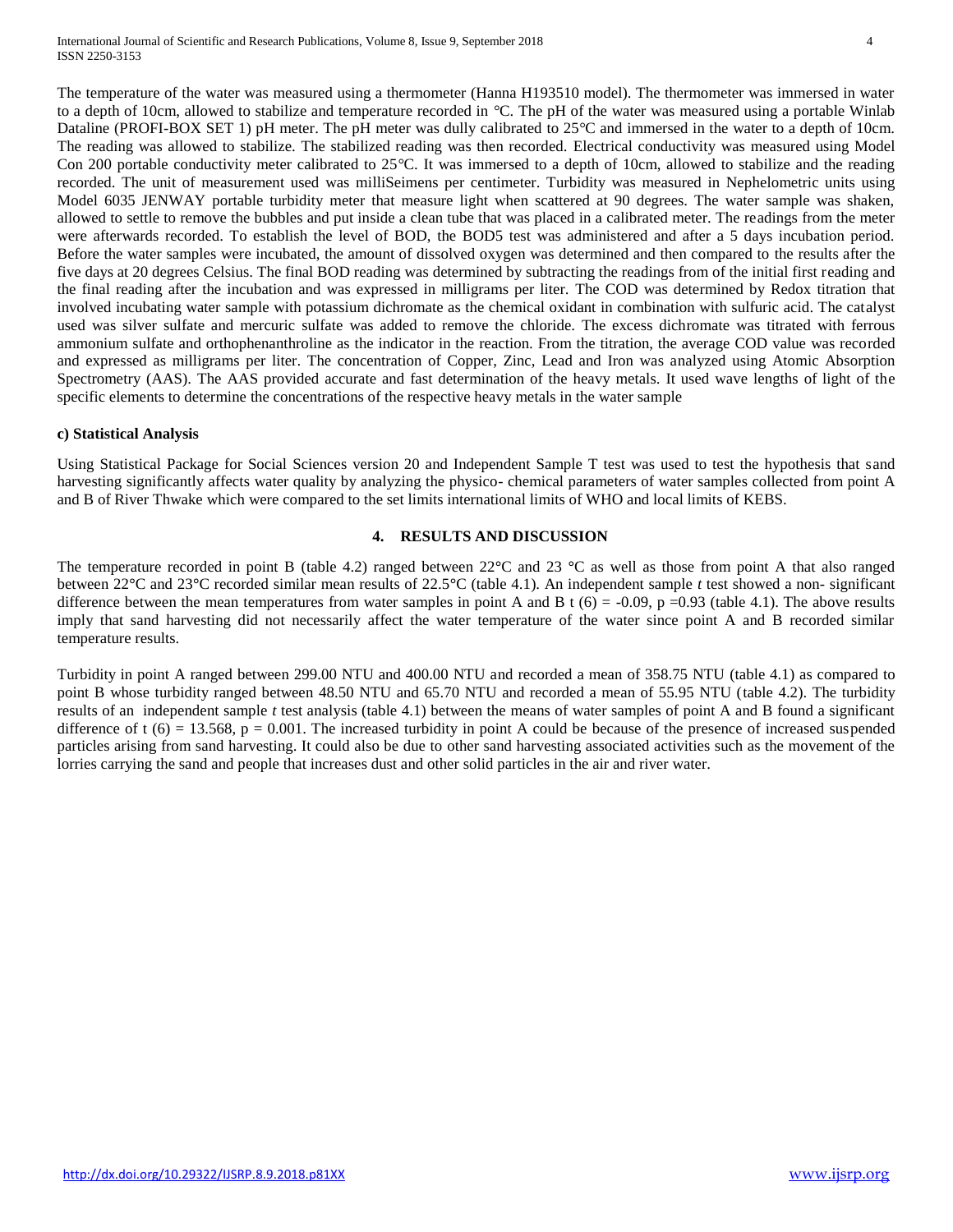|                            | N              | Range  | Min     | <b>Max</b> | <b>Mean</b> | <b>Std. Dev</b> |
|----------------------------|----------------|--------|---------|------------|-------------|-----------------|
| <b>Physical Parameters</b> |                |        |         |            |             |                 |
| $pH(1-14 scale)$           | $\overline{4}$ | 1.29   | 7.52    | 8.81       | 8.2725      | .60813          |
| Color (mgPt/l)             | $\overline{4}$ | 25.00  | 100.00  | 125.00     | 112.5000    | 14.43376        |
| Turbidity (NTU             | $\overline{4}$ | 101.00 | 299.00  | 400.00     | 358.7500    | 43.89666        |
| Conductivity $((\mu S/cm)$ | 4              | 229.00 | 1120.00 | 1349.00    | 1269.7500   | 102.08289       |
| Temp $(^{\circ}C)$         | 4              | .90    | 22.10   | 23.00      | 22.4500     | .38730          |
| <b>Chemical Parameters</b> |                |        |         |            |             |                 |
| $Pb$ (mg/l)                | 4              | .04    | .00     | .04        | .0250       | .01915          |
| Cu(mg/l)                   | 4              | .02    | .00     | .02        | .0100       | .01155          |
| $Zn$ (mg/l)                | 4              | .02    | .00     | .02        | .0150       | .01000          |
| Fe(mg/l)                   | 4              | 16.90  | 30.05   | 46.95      | 40.0875     | 7.30107         |
| $BOD$ (mg/l)               | 4              | 72.00  | 18.00   | 90.00      | 53.5000     | 29.94996        |
| $COD$ (mg/l)               | $\overline{4}$ | 65.00  | 124.00  | 189.00     | 151.0000    | 27.96426        |

**TABLE 4.1: Descriptive Statistics of Water from a site with Sand Harvesting**

The pH of the water in point A (table 4.1) ranged between 7.52 and 8.81 with a mean of 8.27 whereas point B ranged between of 7.37 and 7.99 with a mean of 7.61 (table 4.2). The pH mean levels varied from the two sites with point B recording the lowest mean (table 4.2). An independent sample *t* test (table 4.3) indicated that there was no significant difference between the pH mean levels of point A and point B t  $(6) = -1.980$ , p =0.095 (table 4.3). The slight increase in alkalinity in point A could have been caused by the method of sand harvesting used in the area that usually involves digging and scooping of sand hence causing friction and abrasion of the alkaline parent rock which mixed with water making the water more alkaline. The alkalinity in the water could also be due to the presence of Magnesium Carbonate rocks and Calcium in the water, when the rocks weather and react with water, the water naturally becomes alkaline<sup>7</sup>.

The results showed varied color concentrations in the two water samples (table 4.2). Water samples from point A (table 4.1) ranged between 100mgPt/l to 125mgPt/l and recorded a mean of 112.5mgPt/l whereas water samples from point B ranged between 40mgPt/l and 50mgPt/l and a mean of 47.5mgPt/l (table 4.2). An independent sample *t* test was done and showed a significant difference in the scores of color from point A and point B, t  $(6) = 8.510$ ,  $p = 0.001$  (table 4.3). These results imply that sand harvesting affects water color by increasing its concentrations. The increased color intensity results from the particulates in the water brought about by sand harvesting and related activities.

|                            | N              | Range  | Min     | <b>Max</b> | Mean      | <b>Std. Dev</b> |
|----------------------------|----------------|--------|---------|------------|-----------|-----------------|
| <b>Physical Parameters</b> |                |        |         |            |           |                 |
| $pH(1-14 scale)$           | 4              | .62    | 7.37    | 7.99       | 7.6075    | .28547          |
| Color(mgPt/l)              | 4              | 10.00  | 40.00   | 50.00      | 47.5000   | 5.00000         |
| Turbidity (NTU             | 4              | 17.20  | 48.50   | 65.70      | 55.9500   | 8.07321         |
| Conductivity $((\mu S/cm)$ | $\overline{4}$ | 296.00 | 1028.00 | 1324.00    | 1144.2500 | 126.29694       |
| Temp $(^{\circ}C)$         | 4              | .90    | 22.10   | 23.00      | 22.4750   | .38622          |

## **TABLE 4.2: Descriptive Statistics of Water from a site Without Sand Harvesting**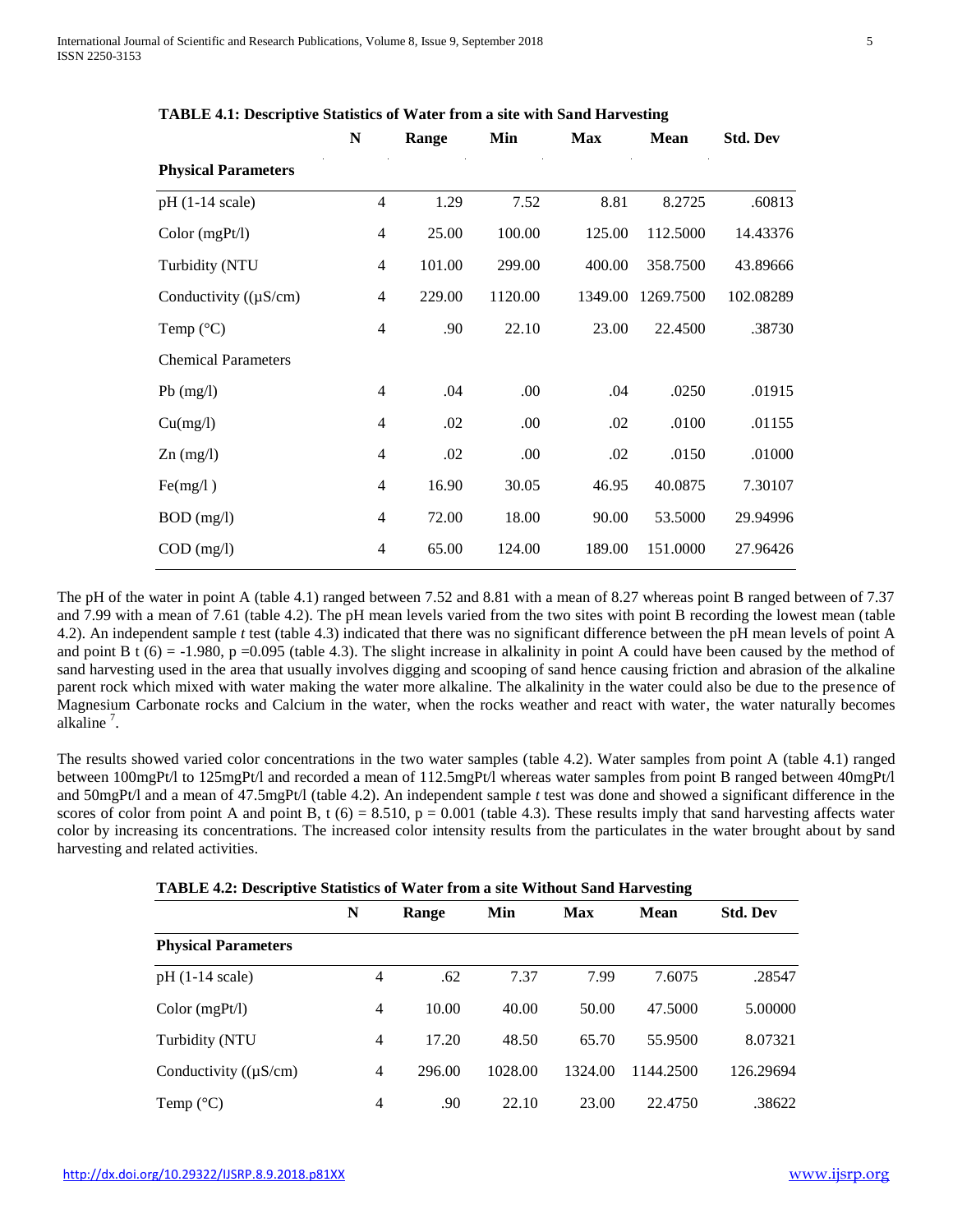| $\boldsymbol{0}$ |       |       |       |         |          |
|------------------|-------|-------|-------|---------|----------|
| 4                | .04   | .00   | .04   | .0275   | .01893   |
| 4                | .02   | .00   | .02   | .0050   | .01000   |
| 4                | .02   | .00   | .02   | .0050   | .01000   |
| 4                | 2.20  | 5.20  | 7.40  | 6.2250  | .91059   |
| 4                | 30.80 | 34.00 | 64.80 | 45.0500 | 13.55224 |
| 4                | 30.00 | 2.00  | 32.00 | 22.2500 | 13.81726 |
|                  |       |       |       |         |          |

The Electrical Conductivity recorded in point A ranged between 1120µS/cm and 1349µS/cm and a mean of 1269.8µS/cm (table 4.1) whereas those recorded in point B ranged between 1028µS/cm and 1324µS/cm and a mean of 1144.3µS/cm (table 4.2). Compared to the WHO and KEBS limits, the Electrical conductivity of both samples was above the acceptable limits meaning that the water had a high content of dissolved ions thus raising the electrical conductivity. Further, an independent sample *t* test (Table 4.3) showed a nonsignificant difference of mean between water samples of point A and point B t (6) = 1.546, p = 0.17.

From the results (table 4.1), the COD in the water at point A ranged between 124 mg/l and 189mg/l with a mean of 151mg/l as compared to the water from point B that ranged between 2mg/l and 32mg/l with a mean of 22.3mg/l (table 4.2). These limits are high than the WHO and KEBS acceptable limits (table 4.5). The COD scores after an independent sample  $t$  test showed significant differences in the scores in the means of water samples from point A and point B t  $(6) = 8.255$ ,  $p = 0.001$  (table 4.4). These results suggest an increase in COD concentrations in point A which can be associated with the sand harvesting activities in that section of the river. It could also be caused by the anthropogenic activities within and outside the river that lead to decay of organic matter and the pollution in the river.

The BOD levels in both sites (point A and B) were both high than WHO and KEBS limits of 0.00 mg/l. Point B (table 4.1), BOD concentrations ranged between 34mg/l and 64.80mg/l and recorded a mean of 45.1mg/l whereas that of point A (table 4.2) ranged between 18 and 90 and recorded a mean of 53.5mg/l. An independent sample *t* test was done and recorded non- significant score of t  $(6) = 0.5$ ,  $p = 0.63$  in the means of point A and B (table 4.4). Although the BOD levels of both sites was high, it is evident from the results that site A had a higher level which can be because of the sand harvesting in that section of the River. These high levels of BOD in the water imply that the water was contaminated hence the high content of bio-degradable matter. Contamination could have been due to the anthropogenic activities inside and outside the

The levels of Lead metal in point A and B was shared and ranged between 0.00 mg/l and 0.04mg/l. The recorded mean in both points A and point B (table 4.1 and 4.2) were 0.02mg/l which is within the acceptable limits of WHO of 0.05 but outside the KEBS limits of 0.01 (table 4.5). An independent sample *t* test showed a non-significant difference in the mean scores of Lead (Pb) in point A (M = 0.025,  $SD = 0.0192$  and point B (M = 0.027,  $SD = 0.0189$ ), t (6) = -0.186, p= 0.859 (table 4.4). These trace concentrations of Lead could be as a result of indiscriminative disposal of wastes with Lead contents into the water body thereby releasing Lead into the river or the parent rock that may contain some trace amounts of Lead.

Copper metal levels in point A and B were shared and ranged between 0.00 mg/l and 0.02 mg/l and recorded a mean of 0.01 mg/l (table 4.1 and 4.2). After and independent sample *t* test (table 4.4), Copper showed non- significant difference in the mean scores of point A ( $M = 0.010$ ,  $SD = 0.012$ ) and point B ( $M = 0.005$ ,  $SD = 0.010$ ), t (6) = 0.655, p = 0.537. Both levels from the two sites are within the KEBS and WHO limits 1.000 mg/l (table 4.5). However, it should be noted that the sand harvesting site had a slightly higher recording when compared to the site with no sand harvesting activities. Implying the sand harvesting activities made Copper easily available probably due to water and rock disturbance as a result of scooping of sand from the river.

The Zinc levels in point A and B were also shared and ranged between 0.00mg/l and 0.02 mg/l with the mean of 0.01 mg/l (table 4.1) and 4.2). An independent sample t test showed the mean scores of Zinc in point A and B were not significantly different t (6) 1.414, p = 0.207 (table 4.4). These results suggest that sand harvesting had no impact on the level and availability of Zinc in the River. This could be because the parent rocks did not contain high levels Zinc in their composition hence the trace amounts of the metal.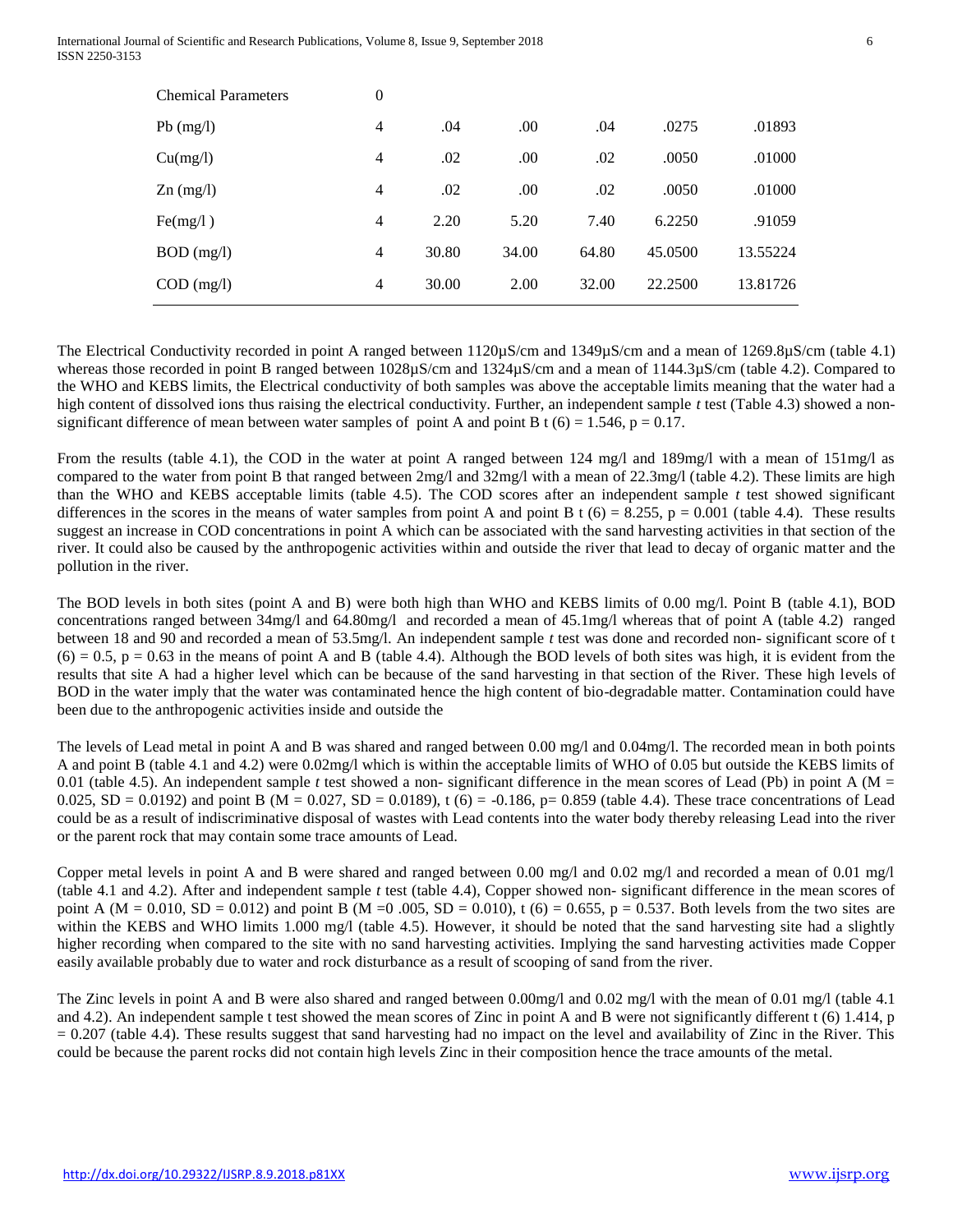|                            | Sand harvesting site |                 | No sand harvesting |                 |               |
|----------------------------|----------------------|-----------------|--------------------|-----------------|---------------|
| <b>Physical Parameters</b> |                      |                 |                    |                 | <b>T-Test</b> |
|                            | Mean                 | <b>Std. Dev</b> | Mean               | <b>Std. Dev</b> |               |
| $pH(1-14 scale)$           | 8.3                  | .6              | 7.6                | .3              | 0.09          |
| Color(mgPt/l)              | 112.5                | 14.4            | 47.5               | 5.0             | 0.001         |
| Turbidity (NTU             | 358.8                | 43.9            | 55.9               | 8.0             | 0.001         |
| Conductivity $(\mu S/cm)$  | 1269.8               | 102.1           | 1144.3             | 126.3           | 0.17          |
| Temp $(^{\circ}C)$         | 22.5                 | .4              | 22.5               | .4              | 0.93          |

**TABLE 4.3: A comparison of the Physical parameters of sand harvesting and no sand harvesting site along River Thwake**

**TABLE 4.4: A comparison of the Chemical parameters of sand harvesting and no sand harvesting site along River Thwake**

|                            | Sand harvesting site |                 | No sand harvesting |                 |               |
|----------------------------|----------------------|-----------------|--------------------|-----------------|---------------|
| <b>Chemical Parameters</b> |                      |                 |                    |                 | <b>T-Test</b> |
|                            | Mean                 | <b>Std. Dev</b> | Mean               | <b>Std. Dev</b> |               |
| $Pb$ (mg/l)                | .03                  | .02             | .03                | .02             | 0.85          |
| Cu(mg/l)                   | .01                  | .01             | .01                | .01             | 0.54          |
| $Zn$ (mg/l)                | .02                  | .01             | .01                | .01             | 0.20          |
| Fe(mg/l)                   | 40.1                 | 7.3             | 6.3                | .91             | 0.001         |
| $BOD$ (mg/l)               | 53.5                 | 29.9            | 45.1               | 13.6            | 0.63          |
| $COD$ (mg/l)               | 151.0                | 27.9            | 22.3               | 13.8            | 0.001         |
|                            |                      |                 |                    |                 |               |

The concentration of Iron metal in point A was higher than the recommended limits by WHO and KEBS of 0.10mg/l and 0.30mg/l respectively. Point A Fe levels ranged between 30.05mg/l and 46.95mg/l with a mean of 40.09mg/l (table 4.1) whereas those of point B ranged between 5.2mg/l and 7.4mg/l and the mean was 6.23mg/l (table 4.2) indicating that sand harvesting increased the concentration of Iron in the water sampled. After an independent sample *t* test, Fe mean scores were significantly different between point A (M = 40.0875, SD = 7.30107) and point B (M = 6.2250, SD = 0.91059), t (6) = 9.205, p = 0.001 (table 4.4). The high levels of Fe could be due to the geology of the area and the tools (hand hoes and shovels) used in the sand harvesting activities that could have been made out of Iron thus contributing to the high levels of Iron in the water.

| <b>Parameters</b> | <b>SI Units</b> | KEBS | <b>WHO</b> |
|-------------------|-----------------|------|------------|
| <b>Turbidity</b>  | <b>NTU</b>      |      |            |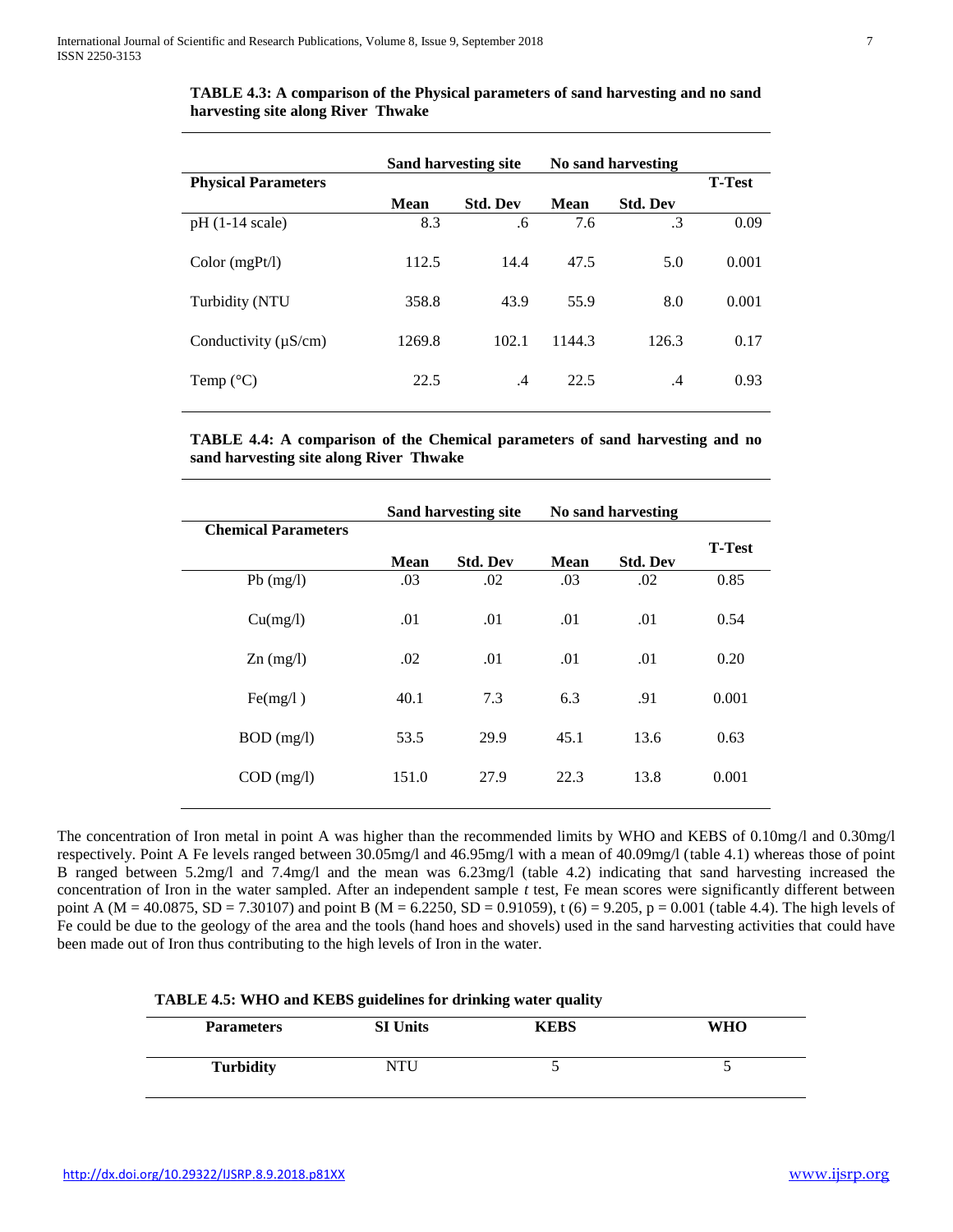| Conductivity       | $\mu$ S/cm          | $\qquad \qquad -$        | 300                      |
|--------------------|---------------------|--------------------------|--------------------------|
| pH                 | pH scale            | $6.5 - 8.5$              | $6.5 - 9.2$              |
| <b>Color</b>       | mgPt/l              | 15                       | 15                       |
| <b>Temperature</b> | $^{\circ} \text{C}$ | $\overline{\phantom{a}}$ | $\overline{\phantom{a}}$ |
| <b>BOD</b>         | Mg/L                | 0.00                     | 0.00                     |
| $\bf{COD}$         | Mg/L                | $0.00\,$                 | $0.00\,$                 |
| Lead               | Mg/L                | 0.01                     | 0.05                     |
| <b>Iron</b>        | Mg/L                | 0.30                     | 0.10                     |
| Zinc               | Mg/L                | 5.00                     | 5.00                     |
| Copper             | Mg/L                | $1.00\,$                 | 1.00                     |
|                    |                     |                          |                          |

#### **5) CONCLUSION**

The study established that sand harvesting along River Thwake in Machakos County was influenced by many socio- economic benefits associated to the activity which included; the provision of employment, generation of income and infrastructural development. These factors have led to the increased, unsustainable and indiscriminative sand harvesting in the area leading to the associated negative effects on the community, the environmental status of riparian land and on water quality. Indiscriminative and harvesting activities overlooked the associated benefits resulting from sand resources which included; water purification, aesthetics and the maintenance of aquatic ecosystem by compromising water quality in the river by interfering with the physico-chemical properties of the river.

## **ACKNOWLEDGMENT**

The authors acknowledge the County Government of Machakos- Kenya, Water Resource Management Authority, Ministry of Mines and Geology- Kenya and Kenyatta University for assistance in water samples analysis.

## **REFERENCES**

- 1) Arun, P., Sreeja, R., Maya, K., & Padmalal, D. (2006). River sand mining and its impact on physical and biological environments of Kerala Rivers, Southwest coast of India. *Eco-Chronicle*, l-6.
- 2) Ashraf, A., Maah, J., Yusoff I., Wajid A. & Mahmood K. (2011*). Sand mining effects, causes and concerns: A case study from Bestari Jaya, Selangor, Peninsular Malaysia.* Scientific Research and Essays Vol. 6(6), pp. 1216-1231, 18 March, 2011
- 3) Ellenkamp, G. (2004). *Soil variability and landscape in the Machakos District, Kenya.* Wageningen, The Netherlands.
- 4) Government of Kenya. Ministry of Environment and Natural resources. (2008). *Machakos District Action Plan 2008- 2013*. Nairobi: Government Printer.
- 5) Langer, W. (2001). *Environmental impacts of mining natural aggregate*. *35th Forum on Geology industrial minerals- The Intermountain West Forum 1999. 1 &2*,127-138. Utah: Utah Geological Survey Miscellaneous Publication.